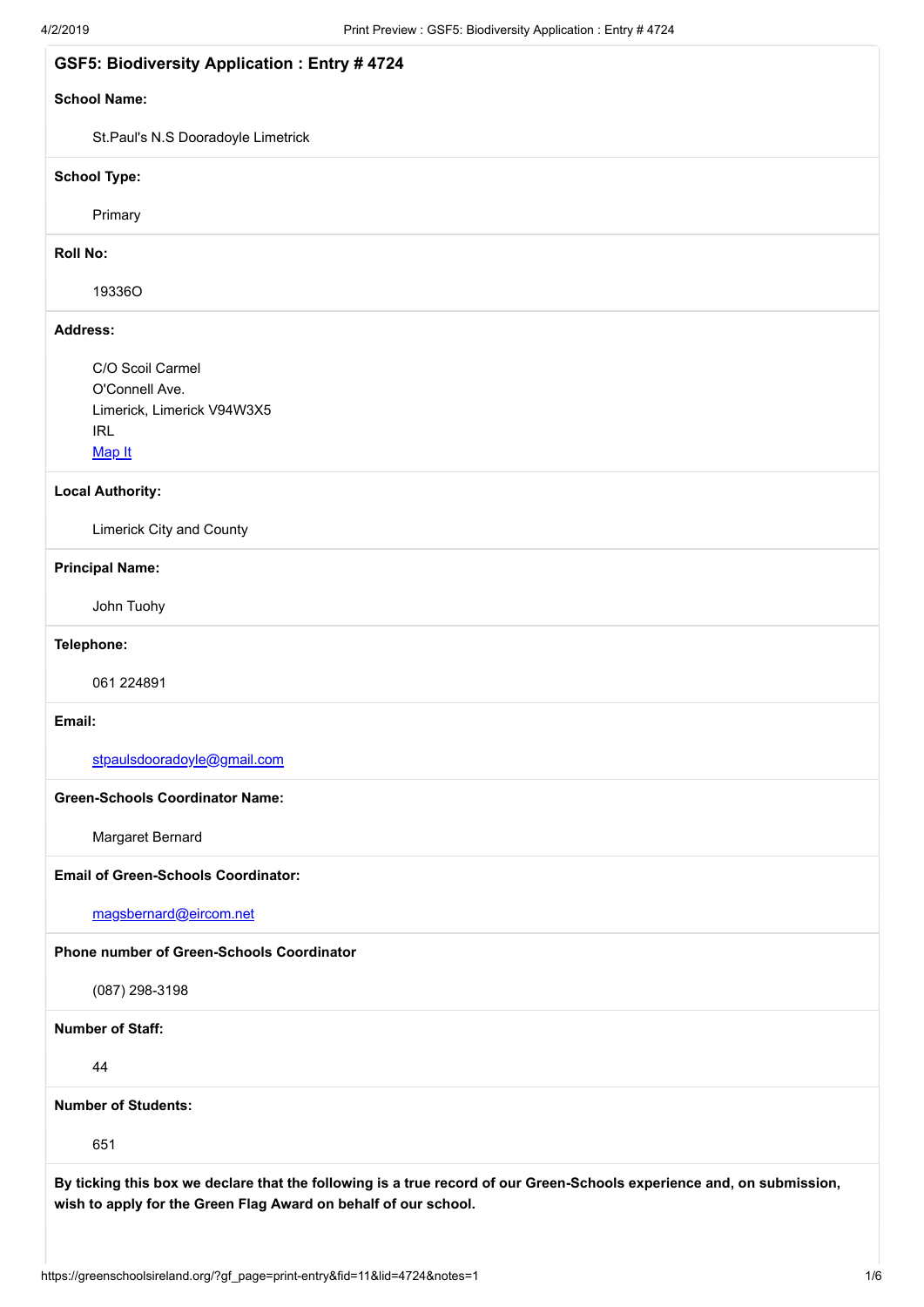By ticking this box we declare that the following is a true record of our Green-Schools experience, and wish to apply for the Green Flag Award on behalf of our school.

**We also declare that the following criteria are, or will be, completed and will be available for Green-Schools Assessors to view when/if they visit our school:**

- Completed Environmental Review
- Current Action Plan
- Green Code
- Up-to-Date Green-Schools Notice-Board
- Monitoring and Evaluation has taken place over the previous nine months or more

#### **1. Tell us about your Green-Schools committee (max 500 words)**

42 Pupils from 2nd to 6th .Caretaker Tony, School admin sec Marian, SNA's Martina, Joan . Dep.Principal Eileen with input from principal John.. Various teachers at different times eg LEAF class teachers Year1,2and 3 . Margaret G.S Coordinator Each class is represented by at least 2 pupils , all of whom have applied to be on the committee and are endorsed by their classmates. They provide the conduit between the G.S Committee and their class and monitor litter and energy saving matters in their class. They discuss ideas and possible projects and inform classmates .

#### **2. How often does your committee meet?**

Other - Please Specify

#### **Other - Please Specify**

Monthly generally , but more frequently as need arises, eg planning for renewal, Clean up days and writing/recording song/rap

**3. Please upload an example of minutes taken from one of your Green-Schools committee meetings.**

- [Minutes-G.S-Committee.docx](https://greenschoolsireland.org/index.php?gf-download=2019%2F03%2FMinutes-G.S-Committee.docx&form-id=11&field-id=118&hash=9ca0c28f1b755a212f3b1c9a5d75cf4b76bf4d14ec4bccb8a7f0f1e4ef9fb331)
- [Biodiversity-song-Final-version.doc](https://greenschoolsireland.org/index.php?gf-download=2019%2F03%2FBiodiversity-song-Final-version.doc&form-id=11&field-id=118&hash=1dd1f52548b0d2c5bcbddd6cc27757235e09f5ea0636a0872c39a670539ba8f9)

# **Essential Actions:**

- Carry out a Biodiversity Awareness Survey
- Revisit the previous themes and identify links to the theme of Biodiversity

## **Survey 1**

#### **Date survey conducted**

16/11/2017

**What % of students and staff knew what the term biodiversity meant?**

0%

**What % of students and staff were able to list three reasons why biodiversity is so important?**

0%

**What % of students and staff were able to list three threats to biodiversity?**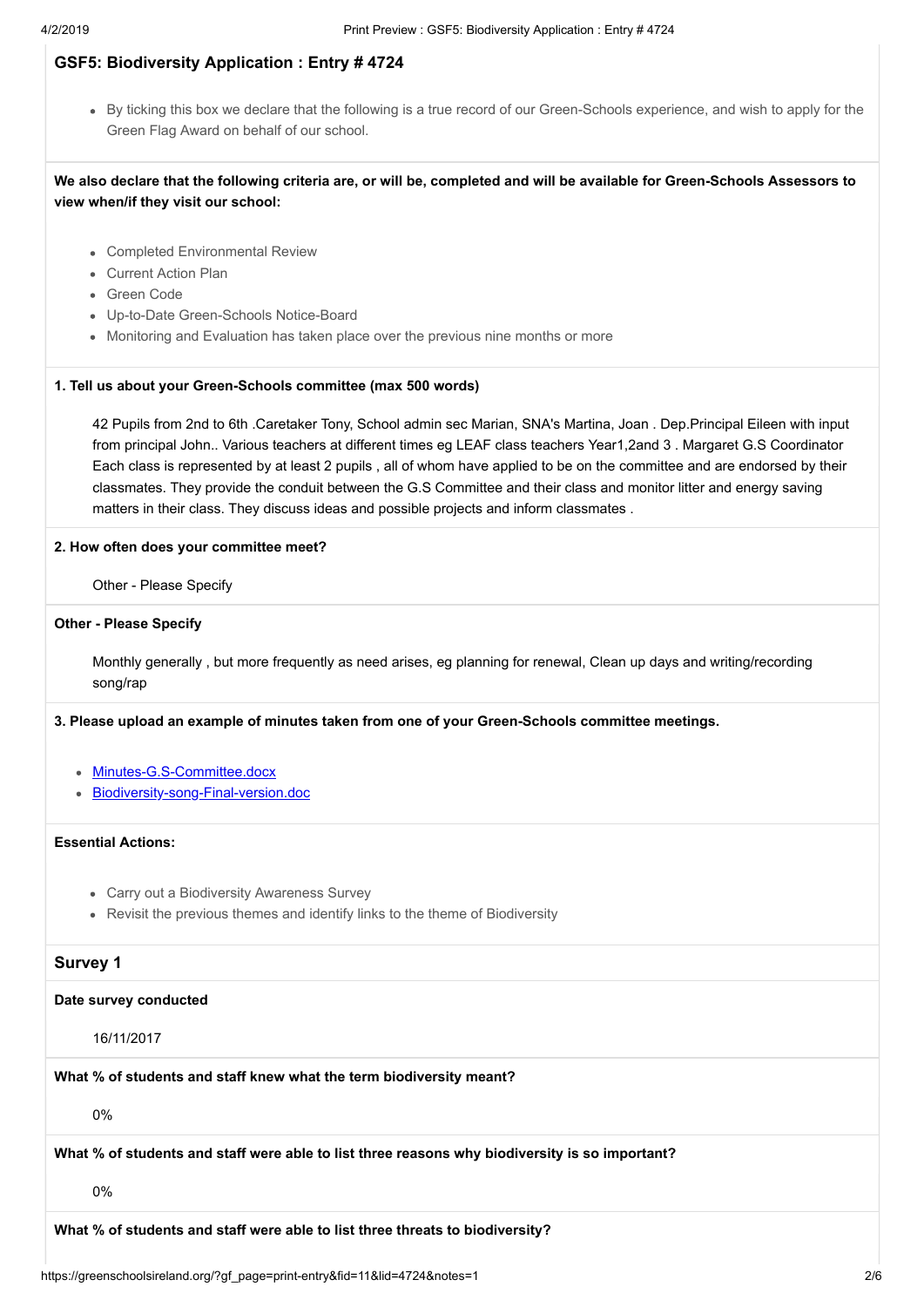| 4/2/2019                                           | Print Preview . GSPS. Diodiversity Application . Entry $#4724$                                                                                                                                                                                                                                                 |
|----------------------------------------------------|----------------------------------------------------------------------------------------------------------------------------------------------------------------------------------------------------------------------------------------------------------------------------------------------------------------|
| <b>GSF5: Biodiversity Application: Entry #4724</b> |                                                                                                                                                                                                                                                                                                                |
| 37%                                                |                                                                                                                                                                                                                                                                                                                |
|                                                    | What % of students and staff were able to list three ways in which we can help biodiversity?                                                                                                                                                                                                                   |
| 33%                                                |                                                                                                                                                                                                                                                                                                                |
| <b>Survey 2</b>                                    |                                                                                                                                                                                                                                                                                                                |
| Date survey conducted                              |                                                                                                                                                                                                                                                                                                                |
| 26/03/2019                                         |                                                                                                                                                                                                                                                                                                                |
|                                                    | What % of students and staff knew what the term biodiversity meant?                                                                                                                                                                                                                                            |
| 74%                                                |                                                                                                                                                                                                                                                                                                                |
|                                                    | What % of students and staff were able to list three reasons why biodiversity is so important?                                                                                                                                                                                                                 |
| 68%                                                |                                                                                                                                                                                                                                                                                                                |
|                                                    | What % of students and staff were able to list three threats to biodiversity?                                                                                                                                                                                                                                  |
| 82%                                                |                                                                                                                                                                                                                                                                                                                |
|                                                    | What % of students and staff were able to list three ways in which we can help biodiversity?                                                                                                                                                                                                                   |
| 78%                                                |                                                                                                                                                                                                                                                                                                                |
| • curraghchase3.jpeg                               | 6. Please upload a copy of your Action Plan specifying your actions, the person or group responsible, your timeline and<br>the progress made. Your action plan should have quantifiable targets (eg. Plant five trees before end February) where<br>applicable and reflect your work to date and future plans. |
| curraghchase1.jpeg<br>LEAF-year-2.ppt              |                                                                                                                                                                                                                                                                                                                |
| Green-Schools-Action-Plan16.docx                   |                                                                                                                                                                                                                                                                                                                |
| LEAF-Year-1.ppt                                    |                                                                                                                                                                                                                                                                                                                |
|                                                    | 7. Please attach a copy of your Habitat Map of the school grounds from Year Two.                                                                                                                                                                                                                               |
| LEAF-Year-11.ppt<br>• LEAF-year-21.ppt             |                                                                                                                                                                                                                                                                                                                |
| Quantity - please insert the total number only     |                                                                                                                                                                                                                                                                                                                |
| <b>Planted Tree(s)/shrubs</b>                      |                                                                                                                                                                                                                                                                                                                |
| 28 oak trees (From Acorns)                         |                                                                                                                                                                                                                                                                                                                |
| Window Box/hanging basket/Flower Pot               |                                                                                                                                                                                                                                                                                                                |
| 10                                                 |                                                                                                                                                                                                                                                                                                                |
|                                                    |                                                                                                                                                                                                                                                                                                                |
| <b>Bug Hotel</b>                                   |                                                                                                                                                                                                                                                                                                                |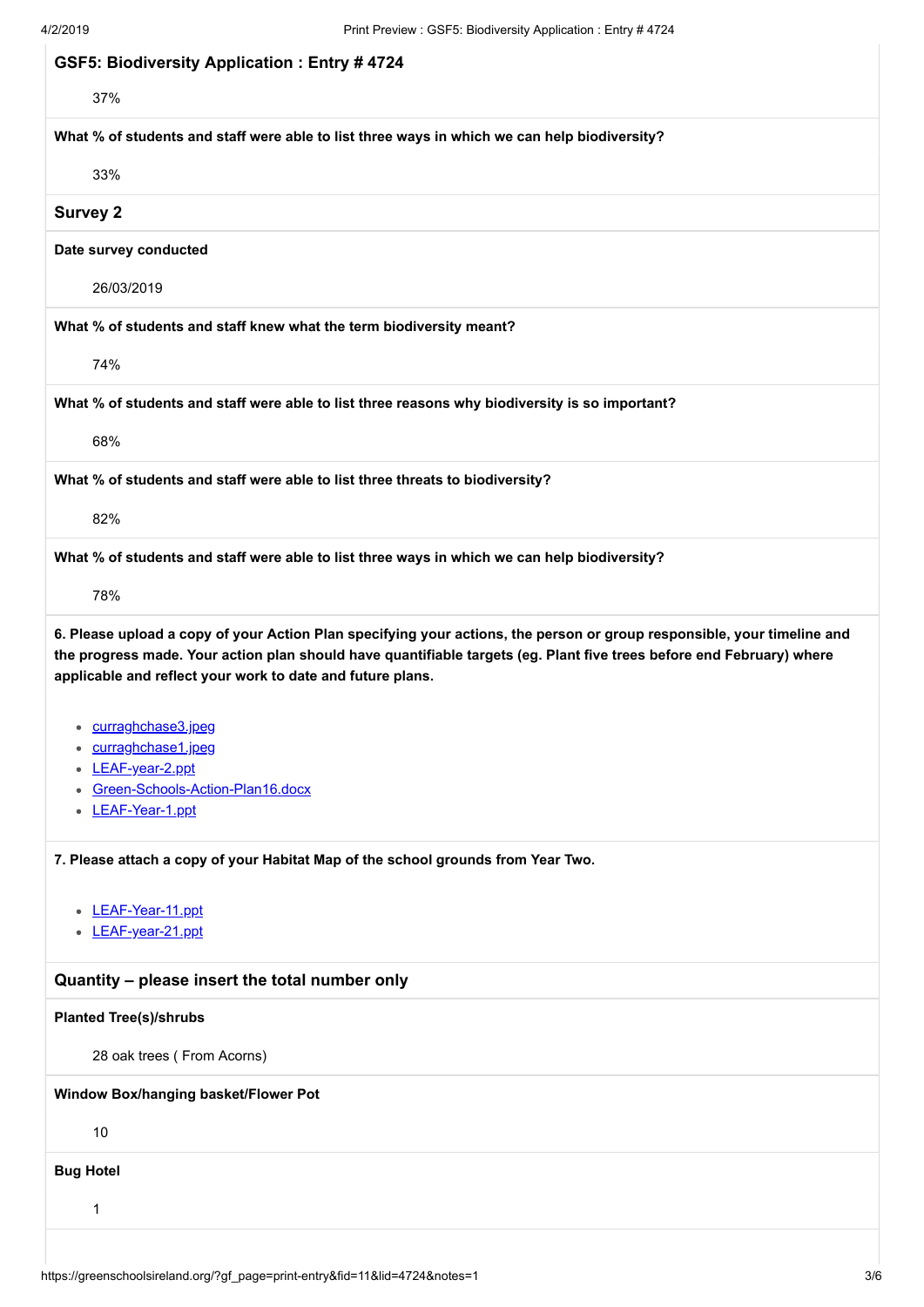#### **Log Pile/Rock Pile/Leaf Pile**

3 Leaf Piles

#### **Organic Garden/Vegetable Garden/Herb Bed**

Raised vegetable beds

#### **Native Wildflower Patch – 'Butterfly & Bumblebee Garden'**

Planted in Dooradoyle school grounds prior to move.

#### **Wildlife Garden (unmanaged area)**

Area of wild brambles allowed to grow wild in playing fields in Dootradoyle

## **Other**

Very Challenging as we were in our old school premises in 2016 and from 2017 to present are in temporary accommodation in a different location . No point in planting as we will be returning to original site in September 2019 . Instead GS committee 2017-2018 planted wild flower seeds, peas,beans and pumpkins and brought them home to care for them. We also planted flowers at statue during TLC4 in 2018.

## **Litter & Waste:**

Continue monitoring litter and advocate recycling where possible in all classes. Single use plastic bottles , tin foil and lunches in plastic wrapping are actively discouraged . Not a total ban as not all parents are on board. Introduced electric hand dryers to cut down on paper towels. All communication with parents including school newsletter is now sent electronically and is available on school website and school app. Took part in clean up of school grounds as part of TLC4 initiative . Registered for TLC5.Challenging the use of single use plastic in Food Dudes initiative.

#### **Energy:**

Turning off lights when rooms not in use . Challenging in this school environment as not all rooms have external natural light , and due to school layout switches to one room are sometimes located in another room. Similar monitoring of heat consumption.

#### **Water:**

Taps are now timed to turn off . Lots of info at school assembly and on app re use of shower instead of bath , no running water whilst brushing teeth. Big attempt to involve parents and the wider school community in these initiatives through info on school app.

### **Travel:**

Encourage parents to travel by bus/ walk to school. Attempted to set up a school bus but not enough interest Beat the Streets campaign and Fitkidz challenge to encourage children and parents to walk and see it as a safe alternative.

**10. Please upload examples of your curriculum links/work and the ages/school years of students involved and information on the topic or subject areas addressed.**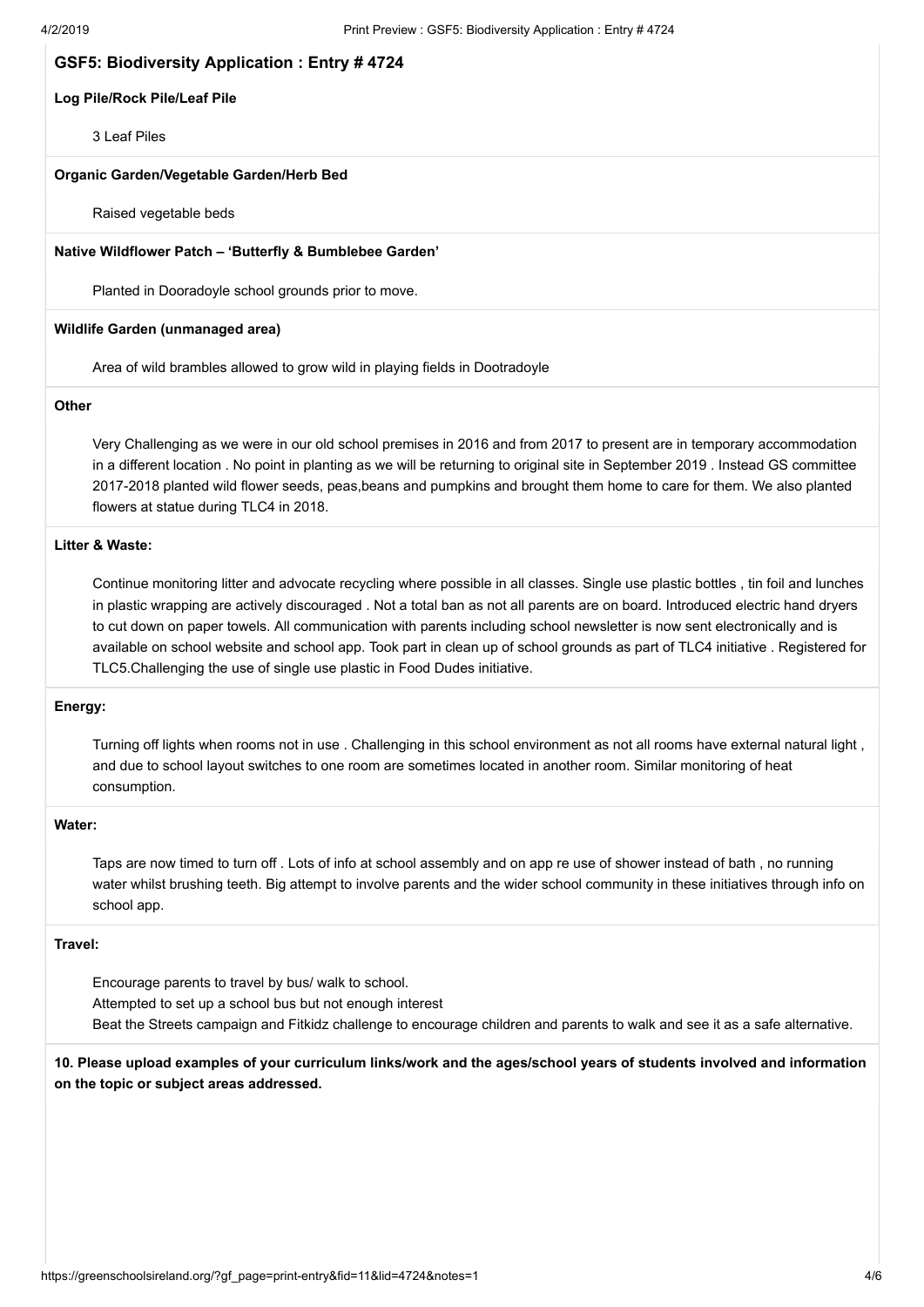- [life-cycle-of-frog.jpg](https://greenschoolsireland.org/index.php?gf-download=2019%2F03%2Flife-cycle-of-frog.jpg&form-id=11&field-id=122&hash=6bbb032eacd60c18e15c7a70c22476c33a4b983689ce61d95333d34acbfc5ca1)
- [save-the-planet-through-biodiversity.jpg](https://greenschoolsireland.org/index.php?gf-download=2019%2F03%2Fsave-the-planet-through-biodiversity.jpg&form-id=11&field-id=122&hash=64dca1066b3f18bb2892fbe5443978a9928b026f853d339ddccb4cb265228b6f)
- [mini-beasts.jpg](https://greenschoolsireland.org/index.php?gf-download=2019%2F03%2Fmini-beasts.jpg&form-id=11&field-id=122&hash=71afc8d72af732ff90954453c5d44367793c49a55a33f42318ae8a50f2f0fa1d)
- <u>[frogs.jpg](https://greenschoolsireland.org/index.php?gf-download=2019%2F03%2Ffrogs.jpg&form-id=11&field-id=122&hash=6a49c8f515a366cb81aaabe234b106163e780a382a3e1ae589b99947cb25f8d4)</u>
- [food-dudes-packaging.docx](https://greenschoolsireland.org/index.php?gf-download=2019%2F03%2Ffood-dudes-packaging.docx&form-id=11&field-id=122&hash=fceef9e43db46ec221341cab9eab4fb8b0125121cfc295e8abdb209c349c2a44)
- [hedgehogs-Ms-Barron.jpg](https://greenschoolsireland.org/index.php?gf-download=2019%2F03%2Fhedgehogs-Ms-Barron.jpg&form-id=11&field-id=122&hash=3b572dad5ea71c8c0c0a0d34c4e0607dac6174f23486b937621949aae4b4150c)
- [frog-art.jpg](https://greenschoolsireland.org/index.php?gf-download=2019%2F03%2Ffrog-art.jpg&form-id=11&field-id=122&hash=85b1d78e1ce554bea1ac26657150a4572cc4c8a99bc19d7a57739300f606f489)
- [exploring-biodiversity-through-the-seasons-Junior-Infants-Ms-O-Malley.docx](https://greenschoolsireland.org/index.php?gf-download=2019%2F03%2Fexploring-biodiversity-through-the-seasons-Junior-Infants-Ms-O-Malley.docx&form-id=11&field-id=122&hash=bae7ab9fdbf14c895164a7d29efafd5a734e793945eb9cf2d50defad4ac7c443)
- [curraghchase31.jpeg](https://greenschoolsireland.org/index.php?gf-download=2019%2F03%2Fcurraghchase31.jpeg&form-id=11&field-id=122&hash=977b6660400adecddf32b4bd34249e5759a9d120bbff240870d310737c49dfab)
- [Collage.jpg](https://greenschoolsireland.org/index.php?gf-download=2019%2F03%2FCollage.jpg&form-id=11&field-id=122&hash=4e224ee90bd6f49ec2b1df78e419ce26da33b48708acd8534bc2ca8494590b1e)
- [biodiversity-through-the-seasons.jpg](https://greenschoolsireland.org/index.php?gf-download=2019%2F03%2Fbiodiversity-through-the-seasons.jpg&form-id=11&field-id=122&hash=029ed6ae785ce87bf275d3775820a187117e57d585344dfb9654e1980c948ed4)
- [Curricular-Work3.docx](https://greenschoolsireland.org/index.php?gf-download=2019%2F03%2FCurricular-Work3.docx&form-id=11&field-id=122&hash=cab6af18100fcb1df0bbd540fc5e80ed6475551caec511f4aaa4b3e327ad9368)

#### **11. Describe your Day of Action (Max 250 words)**

TLC4 in April 2017 and TLC5 planned for week of April 1st 2018. Cleaned litter and waste from school grounds . Weeded and pruned wild areas to encourage further growth as some places were too over grown . Planted wild flower seeds and flowers at and around grotto. painted statue to refurbish .

2 visits from LEAF coordinator Ray Foley to explore variety of trees a,shrubs etc in school grounds, discovered a wide variety of species and even evidence of a rabbit warren

National Tree week Activities week beginning April 1st 2019

## **12. How is the whole school informed of and involved in the Green-Schools programme? Eg. Rotation of committee, involvement in actions, school assemblies, newsletters; Green-Schools notice-board etc. (Max 250 words)**

Regular input at both Junior and Senior assemblies.

G.S Committee members act as conduit between classes and committee passing information both ways. School newsletter now available on school app.

Uploaded Great Plant Hunt Resources to School app also to encourage parental involvement .

Notice board updated regularly

Classes encouraged to display themes on Biodiversity in school atrium to inform and involve other classes.

## **13. How is the wider community informed of and involved in the Green-Schools programme? Eg. involving parents, local groups, publicity gained, industry links, speakers, etc. (Max 250 words)**

School App and website , including school newsletter.Hopefully sample of same will attach . LEAF personnel visited school over past 3 years and their insights/photos/information were shared Team Limerick Clean , parental involvement and media links

## **14. Please tell us what your school's Green Code for the Biodiversity theme is**

Bi bi bi bi Biodiversity Concerns every living thing in the air on land or sea

#### **Please highlight any positive aspects you encountered while working on the programme?**

Children's enthusiasm for the whole area of Biodiversity was terrific

LEAF Project a very valuable experience for classes involved and other classes also gained from information sharing. Lots of feedback from classes ,especially re items on news about single use plastic affecting our environment and as a danger to Marine Life .

Campaign within school to limit use of plastic bottles

#### **Please highlight any negative aspects you encountered while working on the programme?**